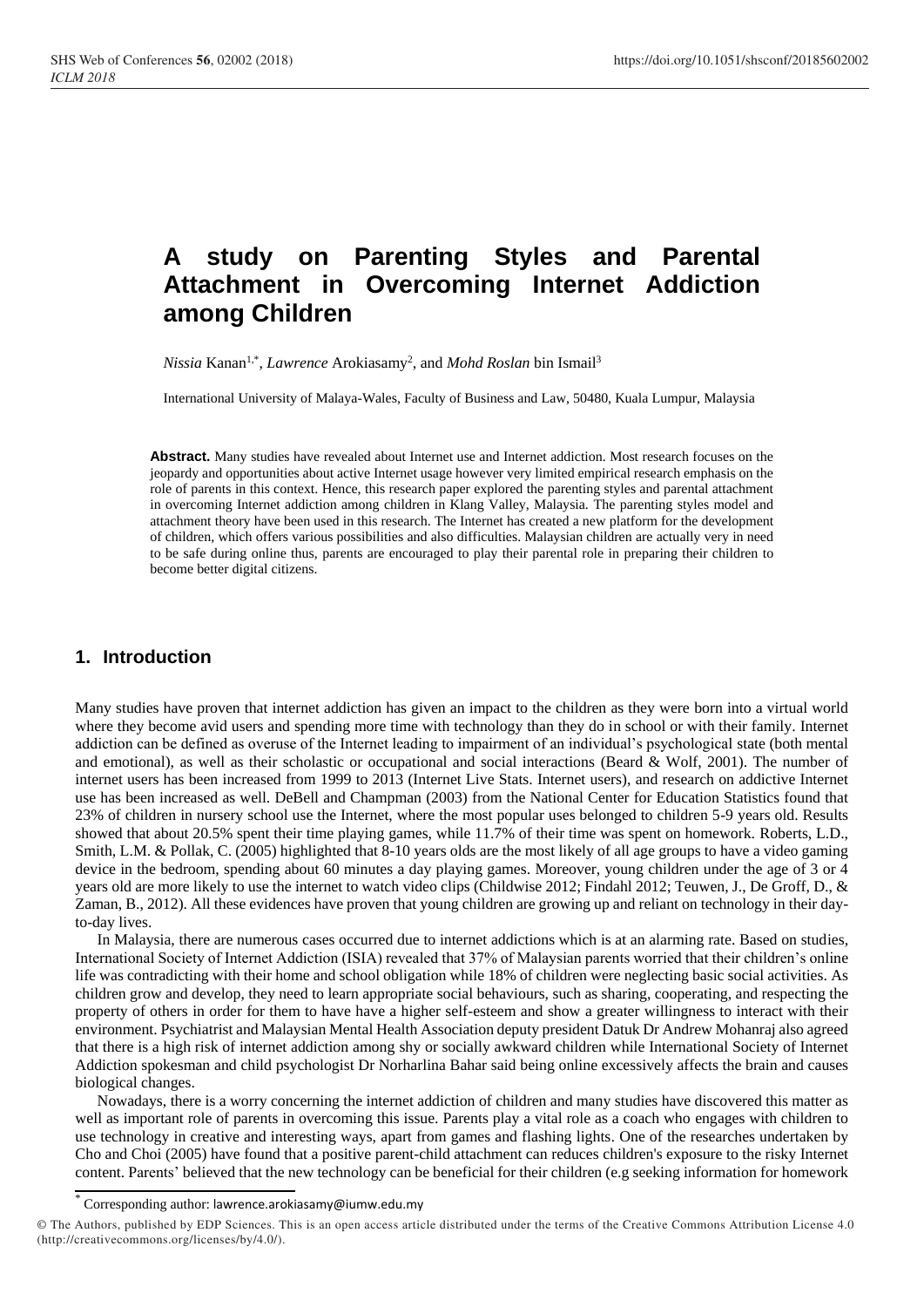purposes and developing their online skills). Nevertheless, the same technology could also take their children to the danger of the Internet (Guan & Subrahmanyam, 2009). As a nutshell, this creates awareness within the researcher to discover more in detail about parenting styles and parental attachment in overcoming Internet addiction among children.

### **2. Research Problem**

Internet addiction is a very real problem, with real consequences. People who spend hours on the Internet eventually start to see its effects in their lives. The effects of internet addiction gradually minimize the people, activities and pursuits that occupied a person's time before the Internet became an issue. In other words, it can be defined as virtual world orientation which is purpose-built for entertainment, social, educational, training and various other purposes. Today, virtual worlds depict a world very similar to reality, with real-world rules and real-time actions and communications. The most important part here is, it comprises exactly what has captivated children.

Internet addiction has both positive and negative impacts on children. A comprehensive systematic review of epidemiological research of Internet addiction (Kuss DJ, Griffiths MD, Karila L, Billieux J Curr Pharm Des, 2014) reported there are various risk factors associated with Internet addiction, such as sociodemographic variables (male cohort, younger age, and higher family income), Internet use variables (time spent online, using social and gaming applications), psychosocial factors (including impulsivity, neuroticism, and loneliness), and comorbid symptoms (depression, anxiety, and psychopathology in general) are contributing to increase of Internet-use related problems. Rideout, Foehr and Roberts (2010) has announced that children are the most rapidly growing Internet population in the world as well as the most Internet users who spent more time during online.

An addiction refers to the usage of smart phones frequently without being separated from the device. These tendencies are consisted of life disorders which is not able to manage daily life effectively, virtual-world orientation which is being comfortable with the virtual space within the smart phone instead of real life chores and finally withdrawal symptoms such as anxiety and nervousness being away from using the smart phone.

There are many factors that cause Internet addiction. The attractiveness of the Internet could be one of the reasons of frequent use especially for children. Prior research argued that it is not about the Internet addictive, instead its the applications which become addictive, especially highly interactive applications like online chatting, dating, or online gaming (Young, 1998b). In addition, evidence suggested that socialization is also one of the pulling factors behind the power of Internet Addiction (Preece, 2000; Wellman & Gulia, 1999).

Family performs a crucial position within the personality development of children and adolescents (Ribeiro, 2007; Relvas & Vaz, 200[7\). Most parents considered](http://www.sciencedirect.com/science/article/pii/S0747563208001064#bib40) the Internet is beneficial for their children which is helping with homework, and assisting self-realization (Pew Internet & American Life Projects, 2005). However, many parents are deeply worried about their children's exposure to the Internet and the consequences [35]. Internet addiction among children can be controlled by parents because they are the best mentor to guide and educate their children. Many studies have revealed that quality of parentchild attachment is one of the important factors in identifying the problems that already or may have been occurred among children (Liu Q-X, Fang X-Y, Zhou Z-K, Zhang J-T, Deng L-Y, 2013; Harakeh, Z., Scholte, R. H., Vermulst, A. A., De Vries, H., & Engels, R. C. M. E., 2004; Van der Vorst, H., Engels, R. C. M. E., Meeus, W., Dekovic, M., & Van Leeuwe, J., 2005).

Hence, who might be the gatekeepers of children in overcoming Internet addiction? What could be motivating them? The answer is definitely Parents. Attachment theory explained that children will formed attachments in their early formative years with their parents that will shapes their patterns of thought, feeling, and motivation in their future adulthood (Bowlby, 1969). That said, parents could overcome this issue and create a healthy technology usage among children.

### **3. Literature Review**

As Internet addiction and electronic entertainment continue to develop and work their way into more children's lives, a rising fear among parents is that children are becoming more susceptible to health-related issues, such as obesity and developmental challenges.

This study is focusing on parenting styles and parental attachment in overcoming Internet addiction among children as parents' words, actions, love and attachment affect their children's developing self-esteem, health and behavior more than anything else. Research reviews are clearly stated that parental involvement and the domestic environment they create are very important for children's early development (AAP, 1999, 2011), and that lon[g-term social](http://kidshealth.org/en/parents/self-esteem.html) inequalities in well being and learning outcomes are shaped by early life experiences, with parental influence being a powerful factor (HM Government, 2014).

Malaysia is an appropriate location for this study because of the extensive use of the nation's aggressive push for Internet connectedness (Malaysian Communications and Multimedia Commission, 2016), parallel to evidence of parental concerns about the impact of the Internet upon children (Soh, P.C.H., Charlton, J., Chew, K.W., 2014).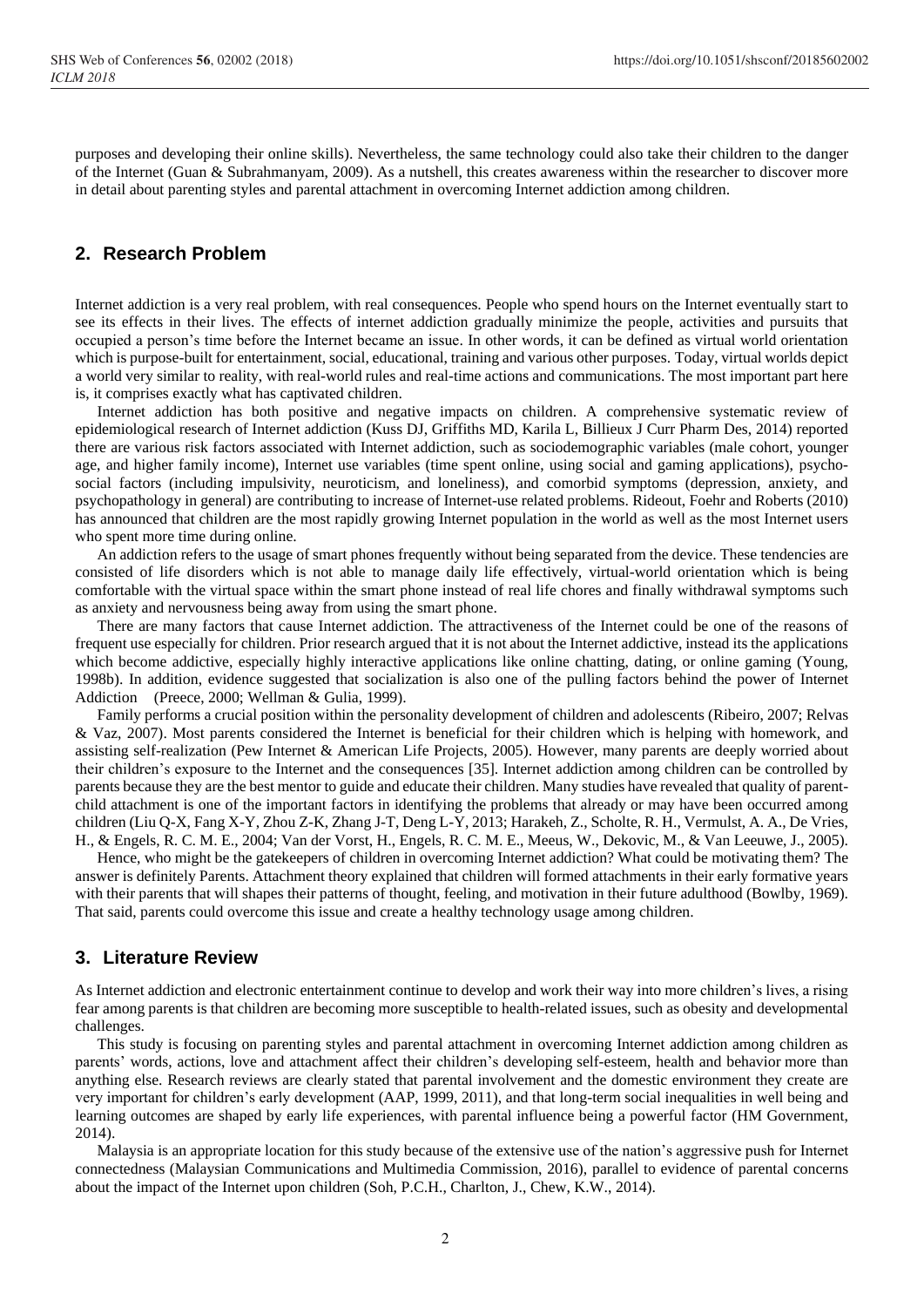### **3.1 Parenting Styles**

Parenting styles defines as a set of methodologies or strategies adopted by parents while raising their children [43], and [34] while [24] theory on "parenting styles" concentrated on the effects of home-based parental involvement. However, "A parenting styles is used to capture normal variations in parents' attempts to control and socialize their children" [6]. Originally the theory of Baumrind described on the dimension of control which is parental demandingness, defined as behavioral control refers to "the extent to which parents desire children to become integrated into the family whole, by their maturity demands, supervision, disciplinary efforts and willingness to confront the child who disobeys" [6]. She has discovered three different styles: authoritarian, authoritative, and permissive. Subsequently, the second dimension has been developed by [41], focuses on parental warmth that expanding Baumrind's permissive parenting into two different types: indulgent (permissive) parenting and neglectful (uninvolved) parenting. The combination of parental control and parental warmth known as 'parenting styles'.

On the base of the two dimensions (parental control and parental warmth), there are four broad categories of parenting styles as illustrated in figure 1.



**Fig. 1.** Parenting styles (based on Baumrind, 1991; Maccoby & Martin, 1983)

- ➢ *Authoritative parenting styles* is known to be highly responsive yet very demanding, along with nurturing and warm. This type of parenting is thought of as the "best" type of parenting as it's associated with the most successful child outcomes.
- ➢ *Authoritarian parenting styles* is characterized by rigid rules and high demands made by parents. Children are expected to follow the rules, all of the time, with no room for negotiation or exceptions.
- ➢ *Permissive-indulgent parenting styles* known as being indulgent, extremely loving, affectionate and responsive however, they don't expect a lot of their kids and don't offer much in the way of advice or guidelines.
- ➢ *Permissive-neglectful parenting styles* known as parents who do not involve in their kid's lives and typically expect their kids to raise themselves.

Each of these styles have different effects on children based on different background and characteristics of the parents. For instance, authoritative parents are easy to recognize, as they have expectations with an understanding and support. They construct the healthiest environment for a growing child. However, controlling parents create rules and expect their children to follow the rules without explanation (Baumrind, 1971; Chen, X., Dong, Q., & Zhou, H., 1997; Ishak, Z., Low, S. F., & Lau, P. L., 2012; Kang & Moore, 2011; McKinney, Milone, & Renk, 2011). Besides, permissive parents sets few rules for the children and the rules are inconsistent when they do exist and these children show the least amount of self-confidence. Neglectful parenting is one of the most harmful styles that can be used on a child. They let their children have their way because they do not want to get involved (Jutengren, G., & Palmerus, K., 2006). Therefore, the present study examines the relationship between parenting styles and Internet addiction among children.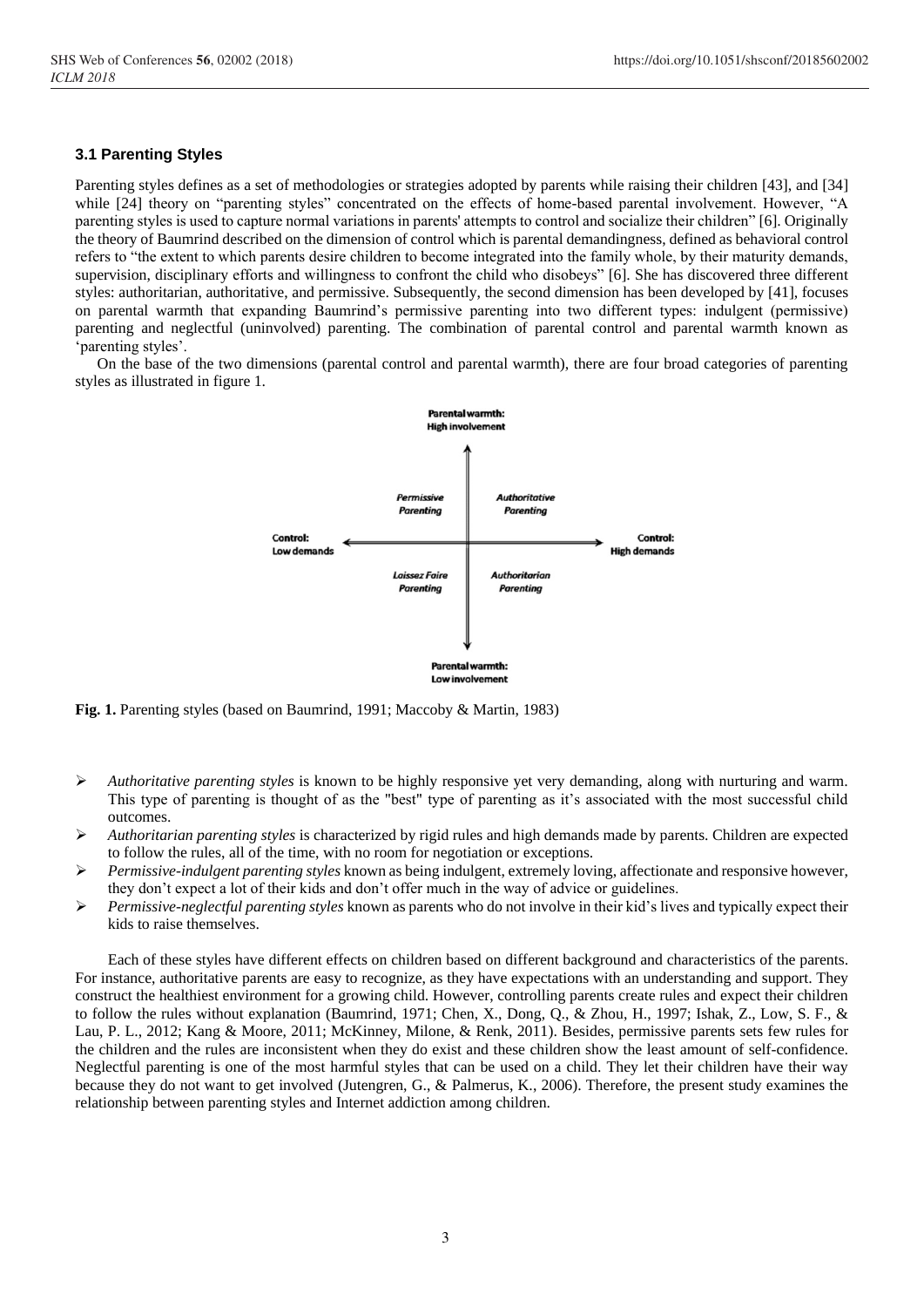#### **3.2 Parental Attachment**

Another variable associated significantly with Internet addiction among children is parental attachment. Parental attachment is correlated with Internet addiction and risky online behavior whereby weak parental-attachment was reported to be a risk factor for children's risky online activities (Lei and Wu, 2007; Yang M. J., (2016) and internet addiction (Soh, et al. 2014). Besides, a significant large body of literature have stated that parents provide a strong foundation towards their children development and have huge influence on their children's behaviour and attitude (Goodman & Gregg, 2010; Ainsworth, 1989; Armsden & Greenberg, 1987). Attachment theory explained that children will be attached to the parents in their early formative years that will creates their underlying patterns of thought, feeling, and motivation in their future adulthood (Bowlby, 1969).

Parents in Malaysia has different reactions upon their children's online activities and behaviours, whereby only 4 out of 10 parents know what their children are doing and what they are accessing during online time (Ismail, 2011). Moreover, currently in Malaysia, there is few research conducted on the subject of the risks of internet addiction among children and parental attachment (Soh, C. H., 2010). Therefore, this study is an attempt to fill the gap in the literature that may exist between those lines and explore Internet use, motivations and addiction of children in Malaysia. The researchers also investigate the roles of parents in influencing children online usage, motivations and addiction.

#### **3.3 Internet Addiction**

Children nowadays are born and raised having technology as an integral part of their daily activities using the internet at home and at school. Goldberg I (1995), a New York–based psychiatrist, first described this condition as an Internet Addiction Disorders. He also defined Internet Addiction as a maladaptive pattern of Internet use leading to clinical impairment or distress, characterized by the presence of typical symptoms. Internet addiction describes the concept that an individual could be too focused and engaged in their online activities that their well-being is neglected (Widyanto and Griffiths, 2006). Besides, the psychological literature generally uses the term 'addiction' to refer to a person's physiological dependence on a stimulus (Davis, 2001).

In Malaysia, more than 90% of children are using Internet around Klang Valley (Ramayah & Jantan, 2004) via high speed broadband or smartphone to have an easy access almost anywhere (Zikuhr & Smith, 2013). What causes them to get addicted to Internet and what are the parental roles to overcome this issue, lead to the questions that have motivated to do this study on the Internet addiction among children in Malaysian. If no precautions are taken, children and young people might face serious dangers and become the victims of internet crimes.

# **4. Conceptual Framework**

This conceptual framework indicates the significant relationship between parenting styles, parental attachment and children's Internet addiction. Different parenting styles has different characteristic patterns of thoughts, feelings, and behaviours while parental attachment is also play an important role in children's life.



**Fig. 2**. Conceptual Framework of the Research

#### **4.1 Parenting Styles and Internet Addiction**

Literature reviews point at a positive impact when parents surf together with their children on the Internet and recommend specific websites (Lee & Chae, 2007). Most studies refer to types of parental control and parental warmth to identify successful parent interventions (Chou & Peng, 2007; Heim, J., Brandtzaeg, P., Hertzberg, B., & Endstad, T., 2007; Kerbs, 2005; Lwin, M. O., Stanaland, A., & Miyazaki, A., 2008; Valcke, M., Schellens, T., Van Keer, H., & Gerarts, M., 2007,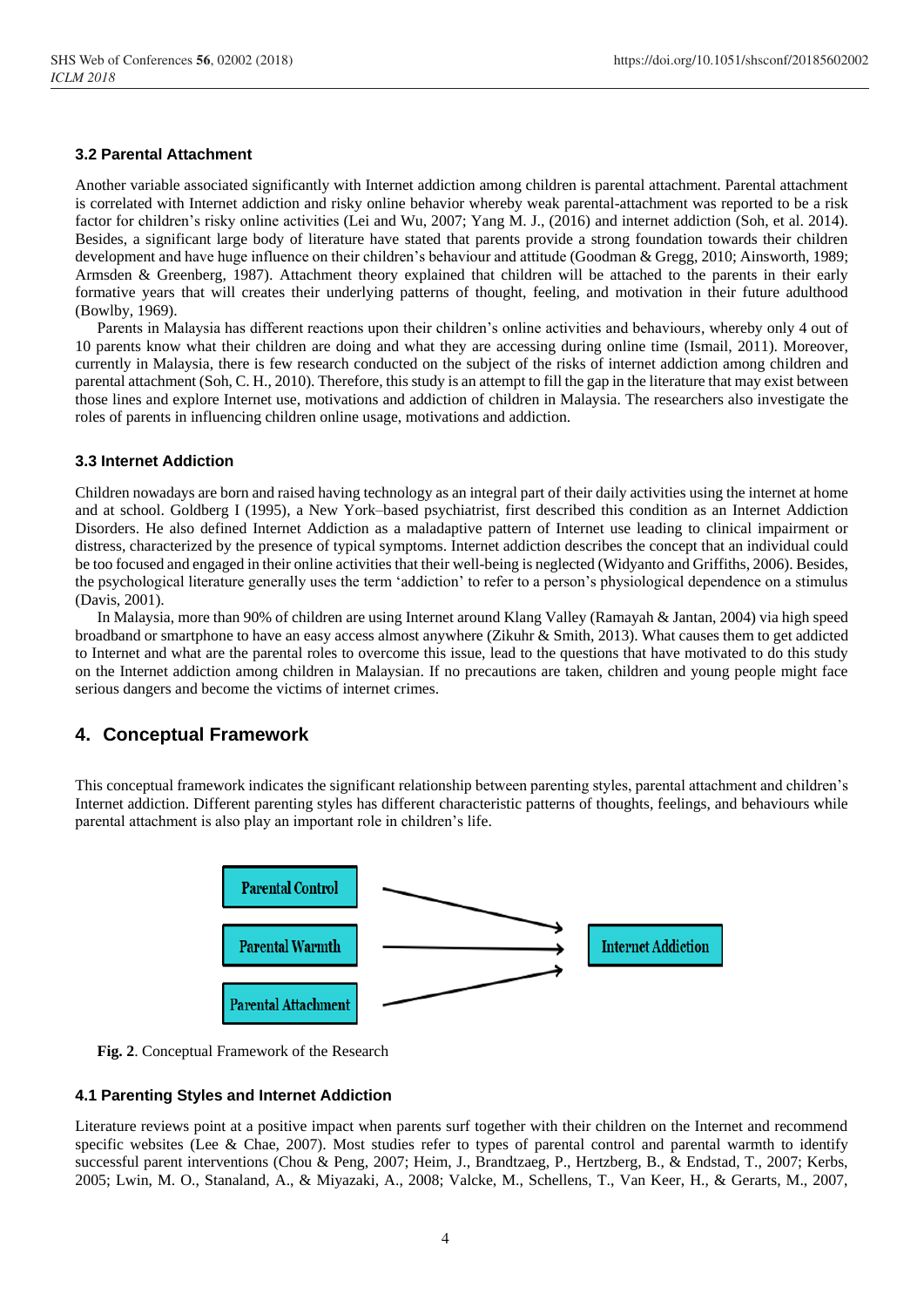submitted for publication). Valcke, M, et al. 2007 has also found that children that experience explicit parental control report less Internet risk behavior while support of parents leads to safer Internet usage (Fleming et al., 2006). Support and discuss about the Internet seems to result in more educational types of Internet usage and a larger share of positive online interactive behavior (Lee & Chae, 2007) because children understand to a better extent the complexity of the Internet (Lwin et al., 2008).

However, these are in contrast to the results of some studies which also related to negative findings. For an example, according to (Lee & Chae, 2007), there is no relationship between restrictive behavior of parents and actual Internet usage of children and this is confirmed by the results of (Heim et al. 2007). A first study about parental control of Eastin, M., Greenberg, B., & Hofschire, L. (2006) explained that parenting styles did not impact time online which shows less positive impact. In recent times, research has focused on this 'control dimension' of parenting behaviour, arising from research findings that low levels of parental monitoring and high levels of permissiveness are associated with high levels of problem behaviour (Kerr and Stattin, 2003). In addition, (Baumrind, et al. 2011; McKinney, et al. 2011) agreed that controlling parents create an environment with restrictive discipline and punishment (Chan & Chan, 2005). This harsh and unwarranted punishment will eventually damage the children.

#### **4.2 Parental Attachment and Internet Addiction**

Children are considered to be attached when they are too close and communicate with a specific caregiver during distress, illness and tiredness (Bowlby, 1969). In the study of Liu and Kuo (2007), it is revealed from a group of Taiwanese students that healthy parent-child relationships and interpersonal relationships correlated negatively with Internet addiction whereas parent-child conflict was founded as positively associated with Internet addiction (Yen, J. Y., Yen, C. F., Chen, C.C., Chen, S. H., & Ko, C. H., 2007).

Furthermore, Beniot (2004) stated that attachment is different from other aspects of parenting, such as disciplining, entertaining and teaching. Besides, Armsden and Greenberg (in Pearson & Child, 2007) defined that a strong emotional bond between parents and children can be created by constructing a clear communication in parental attachment. According to a study (Sarina Yusuf, Mohd. Nizam Osman, Md. Salleh Hj. Hassan & Misha Teimoury, 2014), parent's mutual attachmenttrust towards their children is the main indicator of how they can mitigate the danger and threats that their children may encounter during online.

One of the researches indicated that the quality of a child's attachment creates the child's beliefs regarding the responsiveness and trustworthiness of others (Zeinali, Sharifi, Enayati, Asgari, & Pasha, 2011) as well as determines the level of security with which that child explores the world, and these early relationships form the models from which future relationships in adolescence and adulthood are developed (Bowlby, 1969; Jenkins-Guarnieri, Wright, & Hudiburgh, 2012).

### **5. Practical Contribution**

Looking at the bigger picture, Malaysia is experiencing both tremendous urbanization processes and challenges. Simultaneously, the process of urbanization brings risks, threats, and challenges. According to the Malaysian Charter (1996), preparing the urban authorities to increase the demands of new era, development and the protection of children is being one of the biggest responsibility. In addition, problems associated with urbanization in Malaysia include the increasing gap in family relations, isolations, and cultural conflicts (Yahaya, 1995). Thus, this study is finding solution on the challenges facing by children nowadays and how could parents play a role influencing on Internet addiction of children.

On the other hand, smartphones, tablets, gaming systems, with so many options it seems almost impossible to limit what (and how much) children views. Thus, industry like Internet Service Provider (ISP) plays a key role in designing the next generation of parental controls, as they significantly shape children's future media experiences. Industry has started to respond to children's online safety matters by adjusting their technical solutions to comply with legal obligations (e.g., regarding content that can or cannot be seen by children), launching parental control features, and/or awareness-raising initiatives. Therefore, the significance of this study is also to address the Industry's responsibility in shaping future importance of parental controls, and making the internet a better place for children.

## **6. Conclusion and Implication**

The main objectives of this study is to examine the parenting styles in overcoming Internet addiction among children and to examine the role of parental attachment in overcoming Internet addiction among children. Past studies indicated that the level of Internet usage among children in Malaysia is alarming.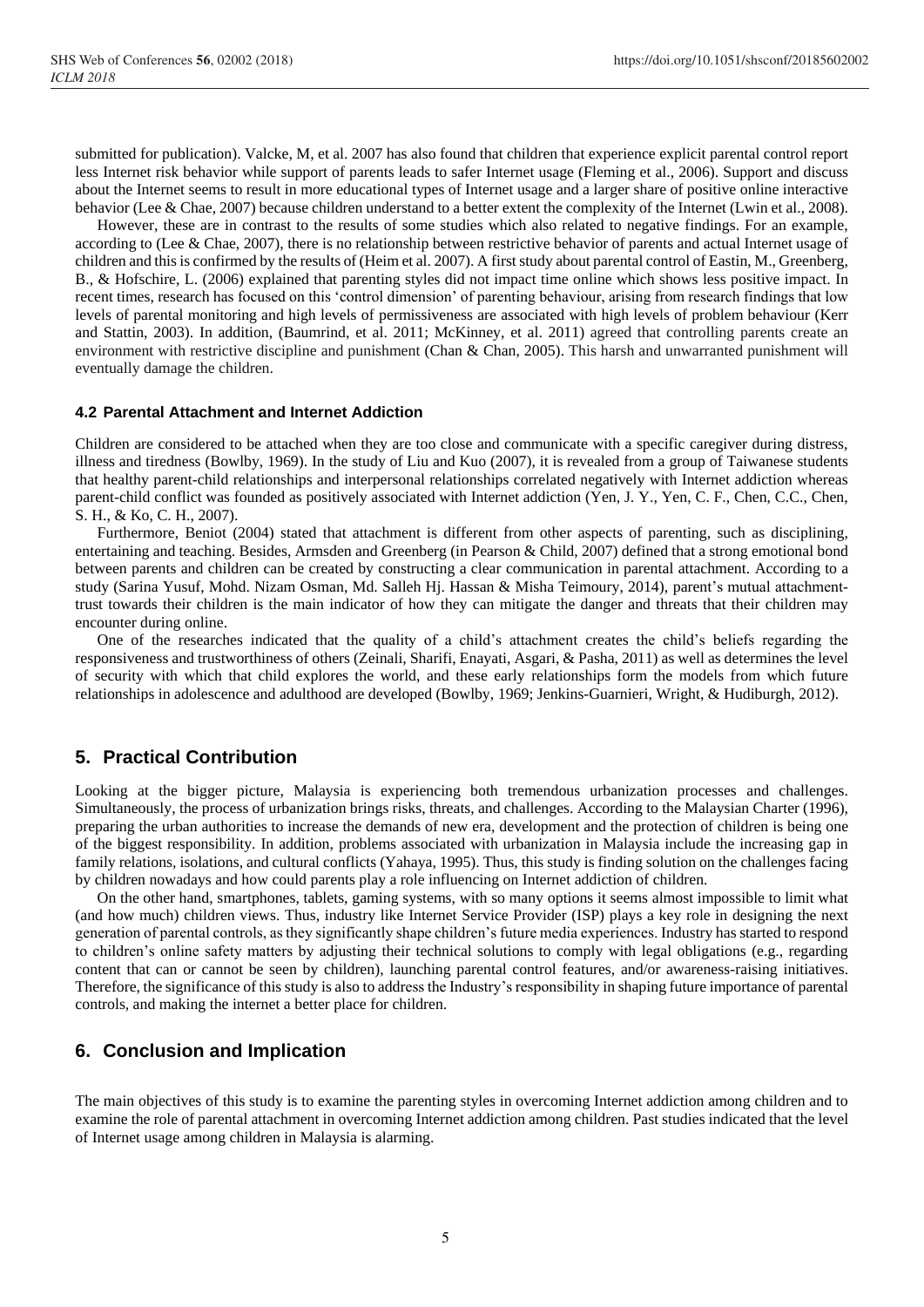According to past literature, children that experience clear parental control reports less Internet risk behavior while support of parents leads to safer Internet usage. On the other hand, some studies are also related to negative findings such as punishment will eventually damage the children and associated with high levels of problem behavior.

In addition, attachment between parents and children is also a mutually secure connection, developed over time from birth into the early years of a child's life, and beyond. Thus, it is suggested that the healthy home environment and secure attachments with parents also play a role in the development of internet addiction. Furthermore, this study is important for parents since they reflect the vital role of parent-child relationship in the development of this new disorder – Internet addiction, which if not controlled well in time might become a major problem to encounter with.

By understanding the seriousness of Internet addiction that may affects the children, the concerned parents would probably choose the right parenting styles and implement the appropriate solutions – human-based and technological based. Therefore, the practical strategies of parenting styles in digital culture are highly desirable in raising mobile and web generation.

Finally, regulating Internet content is one of the ways to deter the people especially children from doing wrongful act in the cyber world. One of the key points mentioned in the Malaysian Cyber Law is that there will be no censorship of the Internet (The New Straits Times, 30th April 2007). Therefore, Malaysian Government should take initiative to impose the Internet service provider (ISP) and the telecommunications companies in regulating Internet content and to have optional filtering services for its users.

# **7. References**

Armsden, G. C., & Greenberg, M. T. (1987). The inventory of parent and peer attachment: Individual differences and their relationship to psychological well-being in adolescence. Journal of Youth and Adolescence, 16(5), 427–454.

Ainsworth, M. D. (1989). Attachment beyond infancy. American Psychologist, 44, 709-716.

American Academy of Pediatrics (1999). Media education. Pediatrics, 104, 341-343.

American Academy of Pediatrics, (2011). Council on Communications and Media. Media use by children younger than 2 years. Pediatrics, 128, 1040-1045.

Beard K. W., Wolf E. M. (2001). Modification in the proposed diagnostic criteria for Internet addiction. CyberPsychology & Behavior, 4(3), 377–383. doi:10.1089/109493101300210286.

Baumrind, D. (1991). The influence of parenting styles on adolescent competence and substance use. Journal of Early Adolescence, 11(1), 56e96.

Bowlby, J. (1969). Attachment and loss: Attachment (1st ed., Vol. I). New York, NY: Basic Books.

Beniot, D., 2004. Infant-parental attachment: definition, types, antecedents, measurement and outcome. Paediatr. Child Health 9 (8), 541–545.

Bowlby, John., 1982. Attachment and loss, vol. 1, Attachment, 2nd ed., Basic Books, New York, NY.

Bleumers, L., Mouws, K., Huyghe, J., van Mechelen, M., Mariën, I., & Zaman, B. (2015). Sensitivity to parental play beliefs and mediation in young children's hybrid play activities. Proceedings of IDC. Boston, MA: ACM Press, pp. 170– 177.

Chan, k., & Chan, S. (2005). Perceived parenting styles and goal orientations: a study of teacher education students in Hong Kong. Research in Education, 74, 9-21. (EJ751077).

Chou, C., & Peng, H. (2007). Net-friends: adolescents attitudes and experiences vs. teachers concerns. Computers in Human Behavior, 23, 2394e2413.

Cho, C. H., & Choi, H. J. (2005). Children's exposure to negative Internet content: Effects of family context. Journal of Broadcasting & Electronic Media, 49(4), 488-509.

Childwise. (2012). The monitor pre-school report 2012: key behavior patterns among 0 to 4 year olds, Norwich.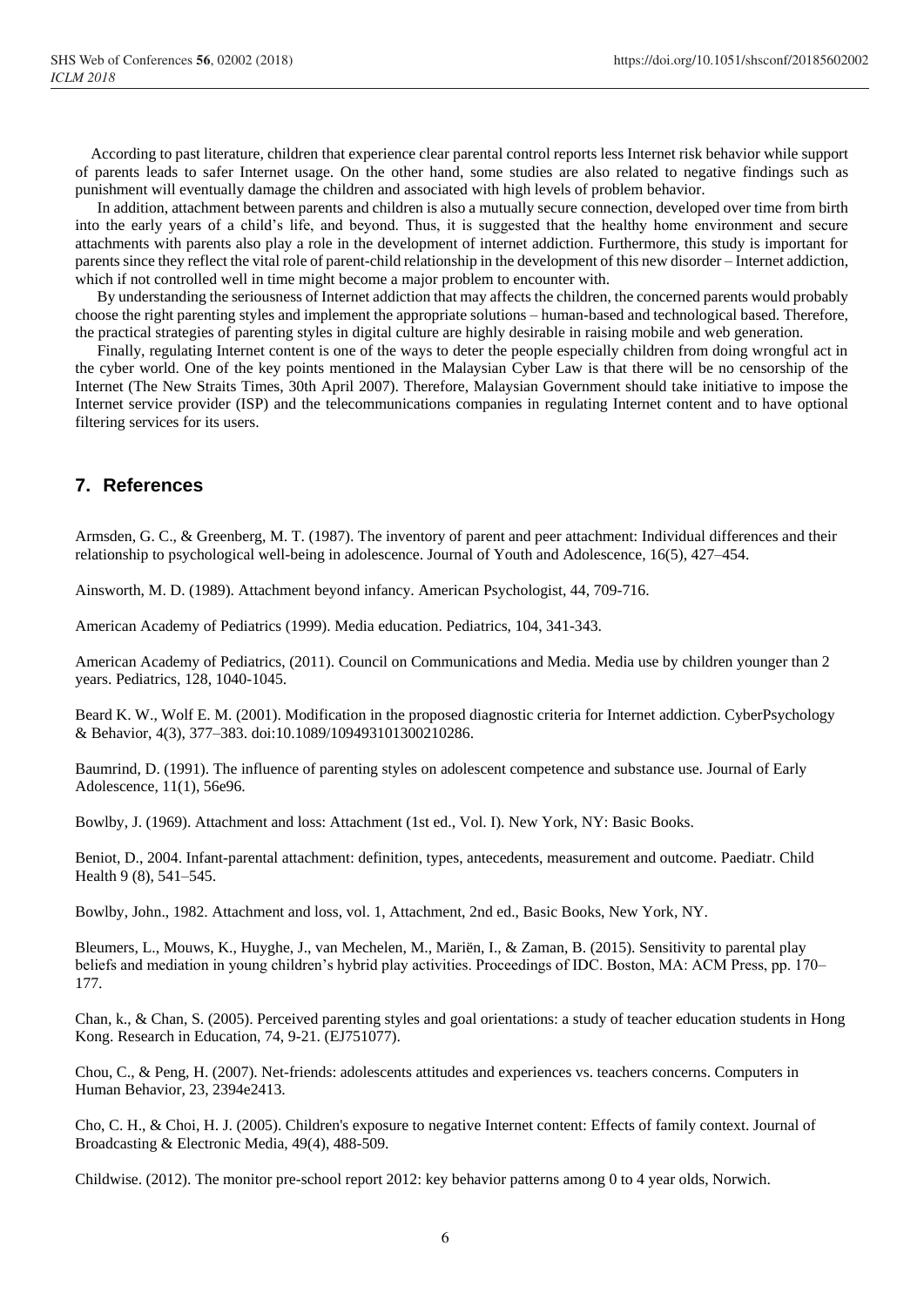Chen, X., Dong, Q., & Zhou, H. (1997). Authoritative and authoritarian parenting practices and social and school performance in Chinese children. International Journal of Behavioral Development, 21, 855-873.

Davis, R. A. (2001). A cognitive- behavioral model of pathological Internet use. Computers in Human Behavior, 17, 187– 195.

DeBell, M., and Chapman, C. (2003). Computer and Internet use by Children and Adolescents in the United States, 2001 (NCES 2004-014). Washington, DC: U.S. Department of Education, National Center for Education Statistics.

Donoso, V., Verdoodt, V., van Mechelen, M., & Jasmontaite, L. (2016). Faraway, so close: Why the digital industry needs scholars and the other way around. Journal of Children and Media (in press).

Eastin, M., Greenberg, B., & Hofschire, L. (2006). Parenting the Internet. Journal of Communication, 56, 486e504.

Fleming, J., Greentree, S., Cocotti-Muller, D., Elias, K., & Morrison, S. (2006). Safety in Cyberspace. Youth and Society, 38(2), 135e154.

Findahl, O. (2012). Swedes and the Internet 2012.

Goodman, A. & Gregg, P. (2010). Poorer children's educational attainment: How important are attitudes and behaviour?. Joseph Rowntree Foundation Report. Retrieved from http://www.jrf.org.uk/

Guan S. A. & Subrahmanyam (2009) Youth Internet Use: Risks and Opportunities. Curr Opin Psychiatry. 22(4): 351-356.

Grolnick, W. S., & Ryan, R. M. (1989). Parent styles associated with children's self-regnlation and competence in school. Journal of Educational Psychology, 81, 143-154.

Heim, J., Brandtzaeg, P., Hertzberg, B., & Endstad, T. (2007). Children's usage of media technologies and psychosocial factors. New Media & Society, 9(3), 425e454

Harakeh, Z., Scholte, R. H., Vermulst, A. A., De Vries, H., & Engels, R. C. M. E. (2004). Parental factors and adolescents' smoking behavior: an extension of the theory of planned behavior. Preventive Medicine, 39(5), 951–961.

HM Government (2014) An Evidence Review of the Drivers of Child Poverty for Families in Poverty Now and for Poor Children Growing up to be Poor Adults. Cm8781.

Ishak, Z., Low, S. F., & Lau, P. L. (2012). Parenting style as a moderator for students' academic achievement. Journal of Science Education & Technology, 21, 487-493.

Jenkins-Guarnieri, M. A., Wright, S. L., & Hudiburgh, L. (2012). The relationships among attachment style, personality traits, interpersonal competency, and Facebook use. Journal of Applied Developmental Psychology, 33, 294–301.

Kang, Y. & Moore, J. (2011). 'Parenting style and adolescents' school performance inmainland China'. US– China Education Review, B (1), 133–138.

Kerr, M. and Stattin, H. (2003) 'Parenting of adolescents: Action or Reaction?' In: A.C. Crouter and A. Booth (eds.), Children's Influence on Family Dynamics: The Neglected Side of Family Relationships. Mahwah, NJ: Lawrence Erlbaum Associates, pp. 121-52.

Kerbs, R. (2005). Social and ethical considerations in virtual worlds. Retrieved on November 8, 2008.

Kuss, D. J., Griffiths, M. D., Karila, L., & Billieux, J. (2014). Internet addiction: A systematic review of epidemiological research for the last decade. Current Pharmaceutical Design, 20, 4026–4052.

Kalil, A., Ryan, R., & Corey, M. (2012). Diverging Destinies: Maternal Education and the Developmental Gradient in Time with Children. Demography, 49(4), 1361-1383.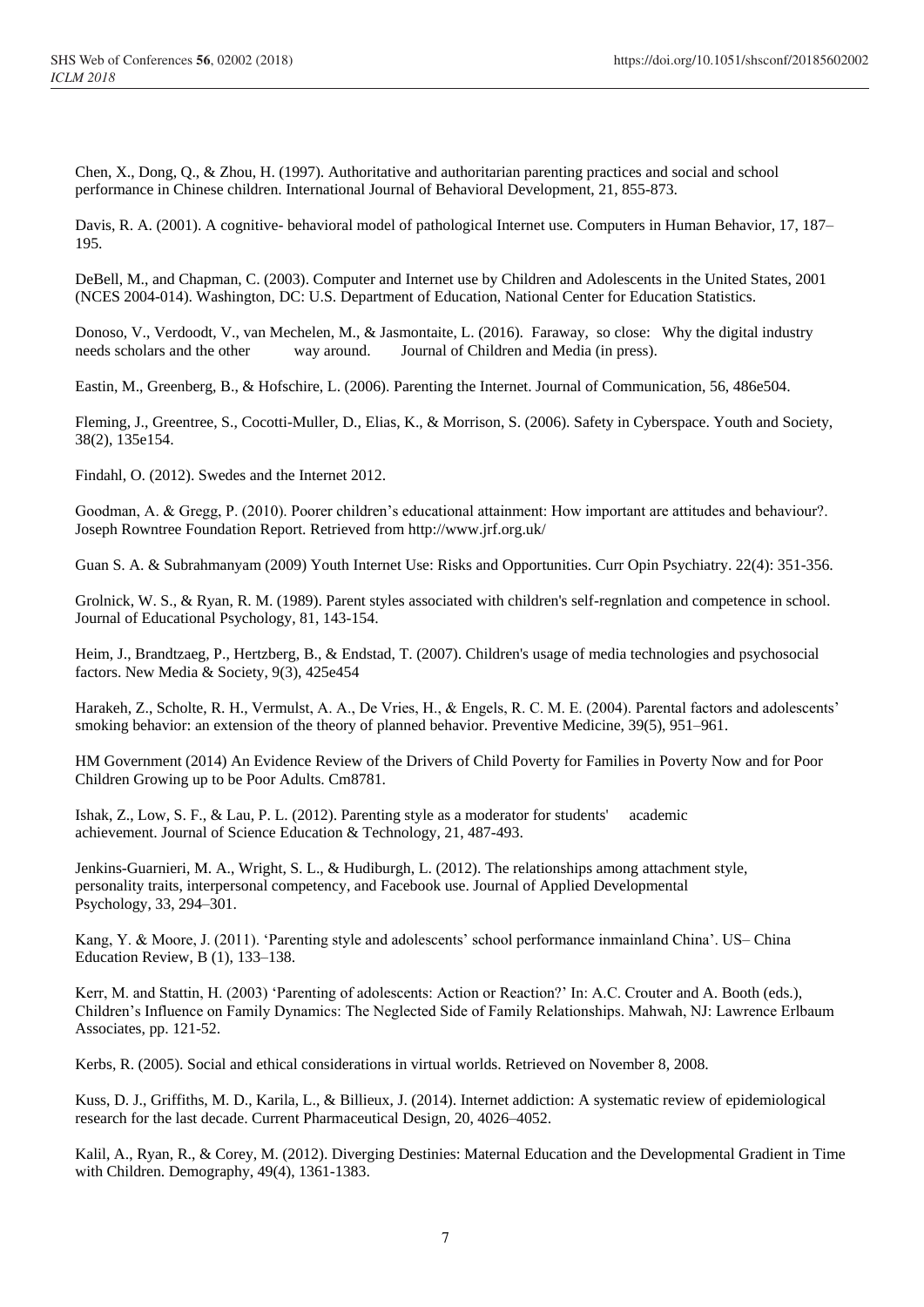Livingstone, S., & Bober, M. (2004). UK children go online: Surveying the experiences of young people and their parents. Retrieved on March 19, 2009 from. http:// www.york.ac.uk/res/e-society/projects/1/UKCGOsurveyreport.pdf.

Lwin, M. O., Stanaland, A., & Miyazaki, A. (2008). Protecting children's privacy online: how parental mediation strategies affect website safeguard effectiveness. Journal of Retailing, 84, 205e217

Lee, S., & Chae, M. A. (2007). Children's Internet use in a family context: influence on family relationships and parental mediation. Cyberpsychology & Behavior, 10(5), 640e644.

Lei, L., & Wu, Y. (2007). Adolescents' paternal attachment and Internet use. Cyber Psychology & Behavior, 10(5)

Liu Q-X, Fang X-Y, Zhou Z-K, Zhang J-T, Deng L-Y (2013) Perceived Parent-Adolescent Relationship, Perceived Parental Online Behaviors and Pathological Internet Use among Adolescents: Gender-Specific Differences. PLoS ONE 8(9): e75642. doi:10.1371/journal.pone.0075642.

Liu, C. Y., & Kuo, F.Y.(2007). A study of Internet addiction through the lens of the interpersonal theory. CyberPsychology & Behavior, 10(6), 799–804.

Maccoby, E.E. and Martin, J.A. (1983) 'Socialization in the context of the family: Parent–child interaction'. In: P.H. Mussen (Series Ed.) and E.M. Hetherington (Volume Ed.), Handbook of Child Psychology. Volume 4: Socialization, personality and social development (4th edition). New York: Wiley, pp. 1-101.

Malaysian Communications and Multimedia Commission (2016). Internet Users Survey 2016.

McGencey, S. (2011). The time is now: creating opportunities for young children to succeed. National Civic Review 100(4), 56-58.

McKinney, C., Milone, M. C., & Renk, K. (2011). Parenting and late adolescent emotional adjustment: Mediating effects of discipline and gender. Child Psychiatry and Human Development, 42, 463-481. doi: 10.1007/s10578- 011- 0229-2.

Nouwen, M., Van Mechelen, M. and Zaman, B., 2015. A value sensitive design approach to parental software for young children, Proc. IDC 2015. 363-366.

Pew Internet & American Life Project (PI & ALP). (2005b). Teens and technology. Washington D. C,: Pew Internet & American Life Project.

Preece, J. (2000). Online communities: Designing usability, supporting sociability. Chichester, England: John Wiley & Sons.

Pearson, J. C. & Child, J. T. (2007). A Cross-Cultural Comparison of Parental and Peer Attachment Styles among Adult Children from the United States, Puerto Rico, and India. Journal of Intercultural Communication Research. 36(1): 15-32.

Rideout, V.J., Foehr, U.G., & Roberts, D.F. (2010). Generation M2: Media in the lives of 8- to 18-year olds. (Kaiser Report 2010). Retrieved from http://www.kff.org/entmedia/upload/8010.pdf

Ramayah, T., & Jantan, M. (2004). Internet usage among Malaysian students: The role of demographic and motivational variables. The Journal of Management Awareness, 7(2), 5970.

Roberts, L.D., Smith, L.M. &Pollak, C.(2005). A model of social interaction via computer mediated communication in real text- based virtual environments,psychcentral.com/Netaddiction/.

Ribeiro, M. (2007). Children and divorce. Lisbon: Editorial Presence.

Relvas, A., & Vaz, C. (2007). Single parenthood: A family a part or part of the family. In A. Relvas, & M. Alarcão (Eds.), New forms of family (pp. 253-269). Coimbra: Quartet.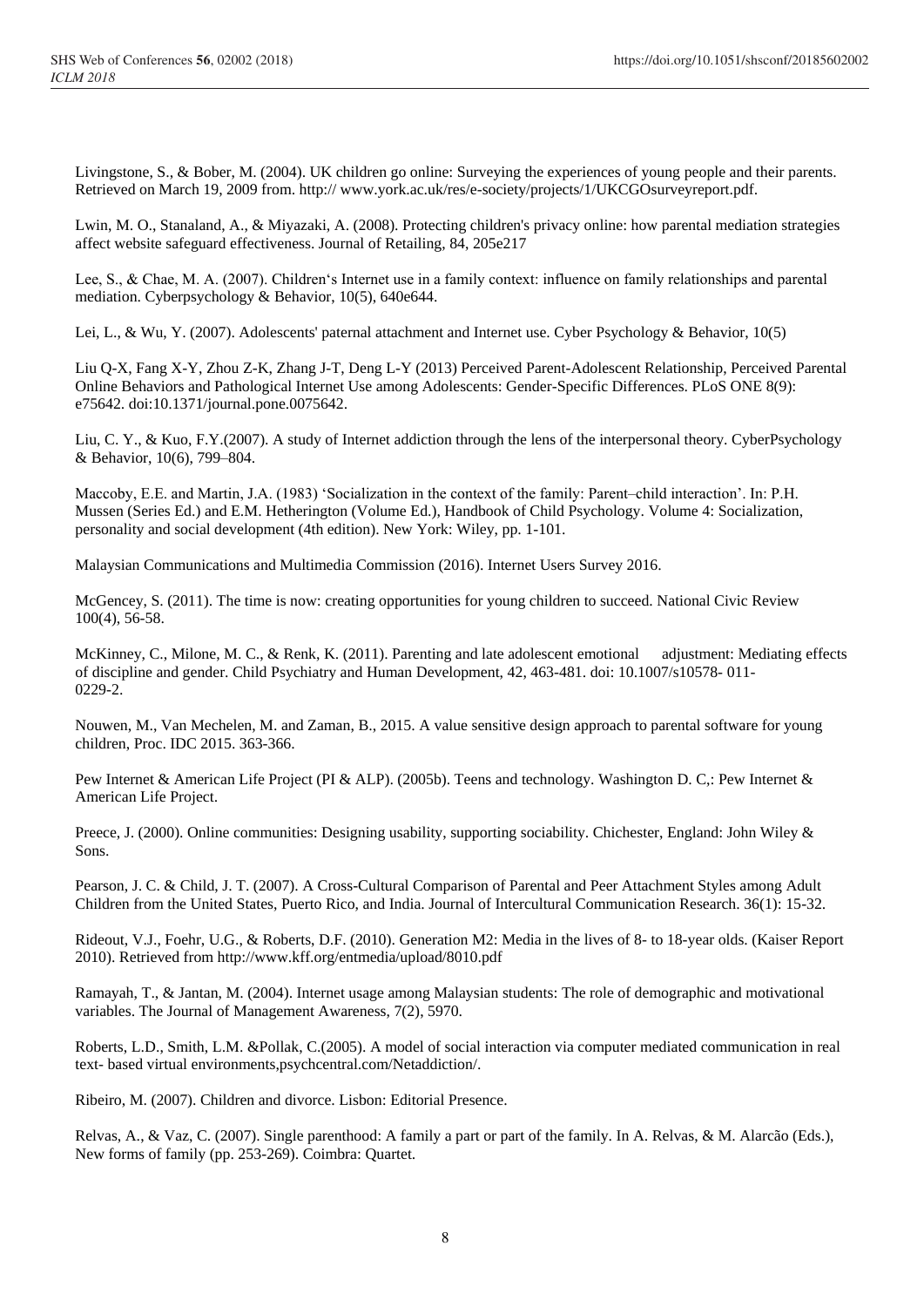Sarina Yusuf, Mohd. Nizam Osmana, Md. Salleh Hj. Hassana & Misha Teimoury Misha (2014) Parents' influence on children's online usage. Procedia - Social and Behavioral Sciences, 155. pp. 81-86. ISSN 1877-0428.

Soh, C. H. (2010) Influence of Parents and Peers On Internet Usage and Addiction Amongst School-Going Youths in Malaysia. Malaysian University of Science and Technology, Malaysia.

Soh, P.C.H., Charlton, J., Chew, K.W., 2014. The influence of parental and peer attachment on internet usage motives and addiction. First Monday 19 (7).

Teuwen, J., De Groff, D., & Zaman, B. (2012). Flemish preschoolers online: a mixed-method approach to explore online use, preferences and the role of parents and siblings. Paper presented at the Etmaal van de Communicatiewetenschap, Leuven, Belgium.

Valcke, M., Schellens, T., Van Keer, H., & Gerarts, M. (2007). Primary school children's safe and unsafe use of Internet at home and at school: an exploratory study. Computers in Human Behavior, 23, 2838e2850

Valcke, M., Schellens, T., Van Keer, H., & Gerarts, M. Primary school children's safe and unsafe use of Internet at home and at school: a follow-up study, submitted for publication.

Valcke M, Bonte S, De Wever B, Rots I. Internet parenting styles and the impact on Internet use of primary school children. Comput Educ 2010; 55: 454-64.

Van der Vorst, H., Engels, R. C. M. E., Meeus, W., Dekovic, M., & Van Leeuwe, J. (2005). The role of alcohol-specific socialization in adolescents' drinking behaviour. Addiction, 100(10), 1464– 1476

Widyanto, L., Griffiths, M., 2006. Internet addiction; does it really exist? (revisited). In: Gackenbach, J. (Ed.), Psychology and the Internet: Intrapersonal, Interpersonal, and Transpersonal Implications, 2nd ed. Academic Press, New York.

Wellman, B., & Gulia, M. (1999). Virtual communities as communities. In M. A. Smith & P. Kollock (Eds.), Communities in cyberspace (pp. 167-194). London: Routledge.

Yahaya Ibrahim (1995). Urbanization and Neighborhood. Dewan Bahasa & Pustaka: Kuala Lumpur.

Young, K. S. (1998). Internet addiction; the emergence of new clinical disorder. CyberPsychology & Behavior, 1, 237-244.

Yen, J. Y., Yen, C. F., Chen, C.C., Chen, S. H., & Ko, C. H. (2007). Family factors of Internet addiction and substance use experience in Taiwanese adolescents. CyberPsychology & Behavior, 10, 323–329.

Zickhur, K. & Smith, A. (2013). "Home Broadband 2013" http://www.pewinternet.org/2013/08/26/home-broadband-2013/Pew Internet & American Life Project. Washington D. C.

Zeinali A, Sharifi H, Enayati M, Asgari P, Pasha GH, 2011. [Development and validation of](http://www.pewinternet.org/2013/08/26/home-broadband-) parenting styles questionnaire. Journal of New Thoughts of Educational Sciences. 6(3): 129-145.

Ismail, Ikram. (2011, October 12). Cyber- duped parents, The Malay Mail, p.7. 1

Goldberg I (1995). Internet Addictive Disorder (IAD) diagnostic criteria.

Baumrind, D. (1971). Current patterns of parental authority. Developmental Psychology Monograph, 4,1-103.

Greening, L., Stoppelbein, L., & Luebbe, A. (2010). The moderating effects of parenting styles on African American and Caucasian children's suicidal behaviors. Journal of Youth & Adolescence, 39, 357-369. doi: 10.1007/s10964- 009-9459-z.

Trinkner, R., Cohn, E. S., Rebellon, C. J., & Van Gundy, K. (2012). Don't trust anyone over 30: Parental legitimacy as a mediator between parenting style and changes in delinquent behavior over time. Journal of Adolescence, 35, 119- 132. doi: 10.1016 /j.adolescence.2011.05.003.